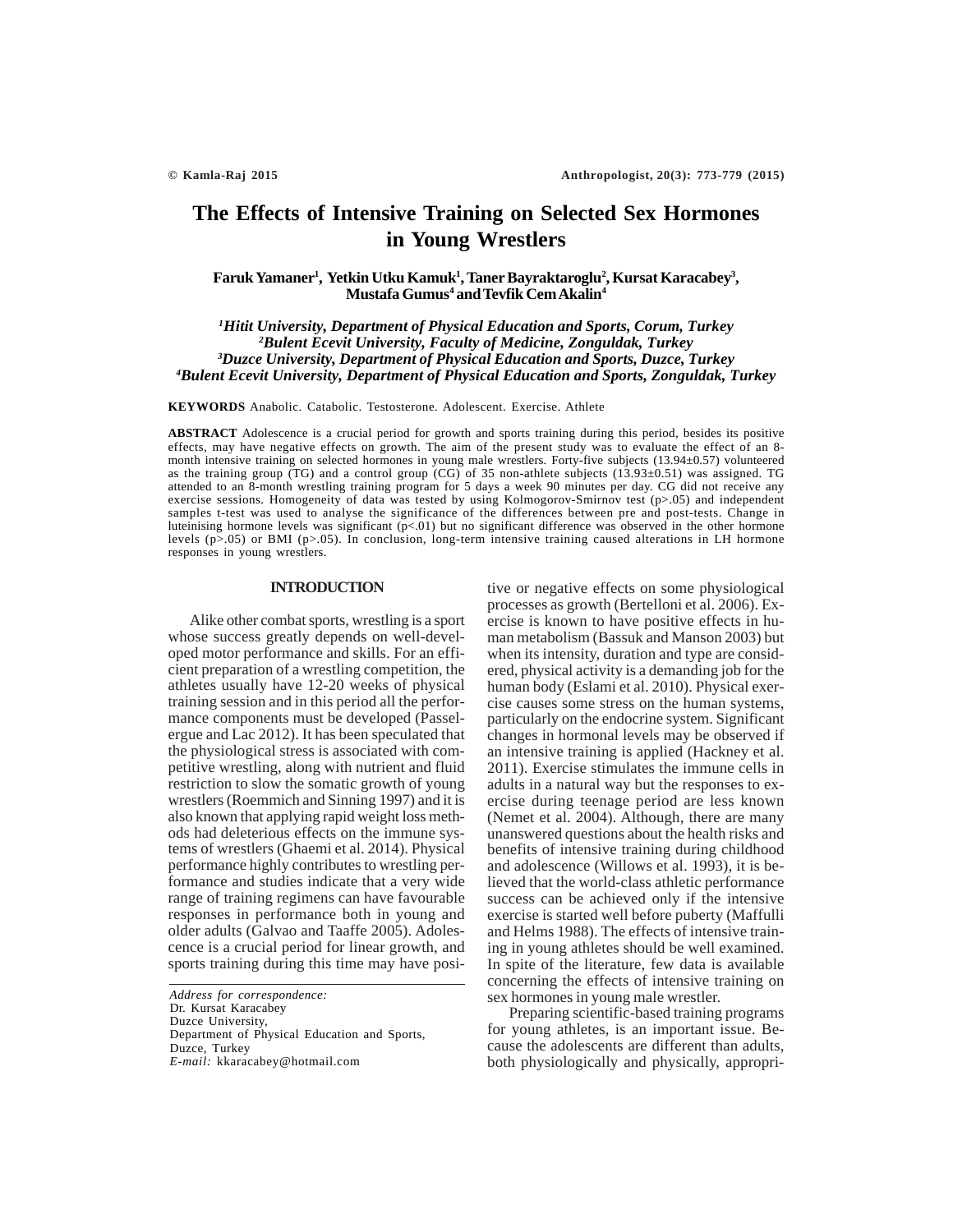ate training programs should be prepared according to their hormonal differences and needs. To do so, the hormonal status of the adolescents should be clearly elucidated.

The aim of this study was to investigate the changes in selected sex hormones of young wrestlers who were exposed to an eight-month intensive training program.

# **MATERIAL AND METHODS**

Eighty subjects were selected and assigned into one of two groups as training (n=45) or control (n=35) groups. The training group (TG) attended to a wrestling training program for eight months, for 5 days a week- 90 mins per day. The control group (CG) was composed of 35 sedentary healthy young males and received no planned exercise sessions.

The study was approved by the local ethics committee of Zonguldak Karaelmas University, Faculty of Medicine. All the subjects and their legal guardians were informed about the method and the aim of the study. It was declared that the subjects had the option to leave the study at any time, without having any responsibility. The subjects provided oral assent to participate in the study. Written consent was provided by the guardians of the subjects who were not of sound mind.

The TG was trained for eight months. Both the TG and CG subjects were tested spontaneously at the beginning and the end of the eightmonth training period. Age, height, weight and BMI values were obtained as the anthropometric data. The subjects were weighed on bare feet, in t-shirts and tights, in kilograms by using a scale with a 1/10 kg sensitivity. Heights of the subjects were measured on bare feet in centimetres using a ruler with a 1/10 cm sensitivity. Each subject's body mass index (BMI) was calculated by using the Quetelet formula [weight  $(kg)/height(m)^{2}$ .

The following basal hormonal parameters were also evaluated: Testosterone (RIA kit Testo; Sorin Biomedica, Saluggia, Italy), follicle stimulating hormone, luteinizing hormone, cortisol (RIA kit Cortisol, DPC; Diagnostic Products, Los Angeles, Calif., USA) and insulin like growth factor-1 (IGF-1). All data were collected at the Medical Faculty laboratory at Karaelmas University, Zonguldak. Blood samples were withdrawn into

heparinized tubes from a cubital vein after overnight fasting and immediately stored in ice. Plasma was separated from cells by centrifugation at 3000 rpm for 10 min and the plasma samples were stored at -80 °C, until analyses were done. Analyses of serum testosterone (T), follicle stimulating hormone (FSH), luteinizing hormone (LH), cortisol (C), and insulin-like growth factor-1 (IGF-1) were determined by an automated chemistry analyser (Spectrophotometric enzymatic method, Roche Integra 800) using commercial kits.

# **Subjects**

Eighty healthy subjects in good health, with no known history of endocrine dysfunction participated in this study voluntarily. The training program which was applied to the training group (n=45) was held at the Wrestling Training Center, located in Corum, Turkey. The control group (n=35) received no planned exercise session.

# **Training Program**

An intensive training program was applied to the training group for 90 minutes/day for 6 days a week. The subjects were trained for 8 months. The subjects participated in domestic competitions as competitors during this period. The typical daily training program covered the following schedule: 5 minutes of preparation (explanatory info about the training session was given and questions answered, if any) followed by about 25 minutes of warm up and stretching. In the main part of the training, the subjects were exposed to a series of exercises according to the monthly schedule that had an intensity of about 60 percent for 45 minutes. 15 minutes of cooling period was applied at the end of each training session.

#### **Statistical Analysis**

Statistical analysis was performed by using SPSS 18.0 software (SPSS Inc., Chicago, IL, USA). Homogeneity of data was tested by Kolmogorov-Smirnov and differences between groups were analysed by using independent samples t-test. All applicable data were introduced as mean±SD. Descriptive statistics were also given. The statistical significance level was set at *p*<.05 for all tests.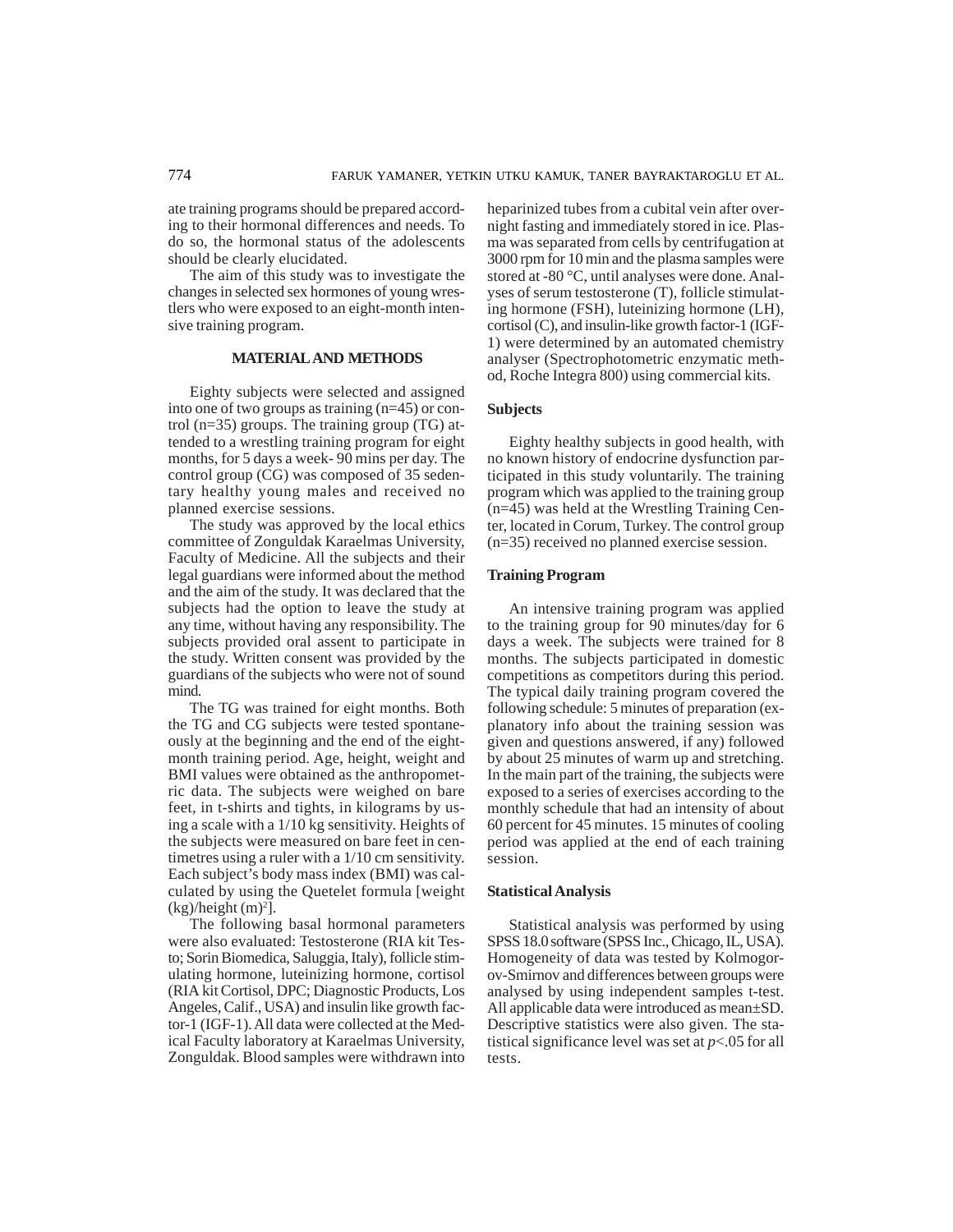#### **RESULTS**

Descriptive statistics of the subjects were given in Table 1. The TG subjects (n=45) were aged between 13.20 and 14.80 years and the average ages of TG and CG were 13.94±0.57 and 13.93±0.51, respectively. Height averages of the groups were  $151.13\pm9.56$  for the TG and 150.65±8.89 for the CG. BMI values of the subjects were calculated as 19.81±2.49 and 18.82±2.61 for TG and CG, respectively. The training group's average weight was 45.75±9.82, whereas the average height of the control group was 43.12±9.16.

Normal distribution of the data was tested by using Kolmogorov-Smirnov test and the results were given in Table 2. LH, FSH, IGF-1, T, C and BMI values in both TG and CG groups were distributed normally (p>.05).

**Table 2: Normality test results (K-S)**

|                     | One-Sample Kolmogorov-Smirnov Test* |                          |               |                                   |                |            |  |  |
|---------------------|-------------------------------------|--------------------------|---------------|-----------------------------------|----------------|------------|--|--|
|                     |                                     |                          | LH FSH IGF-1T |                                   | $\overline{C}$ | <i>BMI</i> |  |  |
| Training<br>Control |                                     | $.369$ $.261$<br>994 680 |               | .513 .460 .956<br>719 949 967 779 |                | .966       |  |  |

*\* All variables are normally distributed (p>.05)*

|  | Table 1: Descriptive statistics |  |
|--|---------------------------------|--|
|  |                                 |  |

The pre and post-test mean±SD values of the test data were computed as follows- pre- and posttest LH levels of TG were 1.45±0.98 and 2.36±1.59, respectively. CG values for LH were 1.64±0.95 and 1.67±0.83. There was an increase in LH values of TG but a slight increase in CG's LH values. There was a significant difference in the mean differences of LH values between training and control groups; t (65.886) =3.035, p=.003 (Table 3).

FSH values of TG were 2.40±1.53 and  $2.70\pm1.54$  whereas CG's values were  $3.12\pm1.73$ and 3.14±1.63. There was no significant difference between FSH values of both groups;  $t(78)=0.859, p=.393.$ 

Pre and post-test IGF-1 values of TG were 45.26±23.85 and 45.00±21.20, whereas, CG's values were 51.55±24.59 and 51.29±27.55. No significant difference was found between IGF-1 values of the training and control groups; t(78)=0.000, p=.999.

Mean differences in testosterone and cortisol data, of both training and control group, were not significantly different, either. Testosterone values of the training group was 7.36±6.85 while the control group showed the values as 12.30±6.71 and 13.46±6.28 at pre and post-test, respectively;  $t(78)=1.345$ ,  $p=.183$ . Cortisol values

| Group             | Variables     | M      | SD.  | Min    | Max    |
|-------------------|---------------|--------|------|--------|--------|
| Training $(N=45)$ | Age (years)   | 13.94  | 0.57 | 13.20  | 14.80  |
|                   | Height (cm)   | 151.13 | 9.56 | 136.60 | 167.60 |
|                   | Weight (kg)   | 45.75  | 9.82 | 26.20  | 66.10  |
|                   | BMI $(kg/m2)$ | 19.81  | 2.49 | 14.04  | 24.86  |
| Control $(N=35)$  | Age (years)   | 13.93  | 0.51 | 13.20  | 14.80  |
|                   | Height (cm)   | 150.65 | 8.89 | 135.90 | 166.70 |
|                   | Weight (kg)   | 43.12  | 9.16 | 27.99  | 58.61  |
|                   | BMI $(kg/m2)$ | 18.82  | 2.61 | 15.00  | 24.10  |

**Table 3: Pre- and post-test descriptives**

|                         |      |        | Training $(N=45)$ |        |        | Control $(N=35)$ |        |        |        |
|-------------------------|------|--------|-------------------|--------|--------|------------------|--------|--------|--------|
|                         |      | M      | SD                | Min    | Max    | M                | SD     | Min    | Max    |
| LΗ                      | Pre  | 1.45   | .98               | .10    | 3.90   | 1.64             | .95    | .20    | 3.20   |
|                         | Post | 2.36   | 1.59              | .10    | 6.20   | 1.67             | .83    | .10    | 3.10   |
| <b>FSH</b>              | Pre  | 2.40   | 1.53              | .20    | 6.60   | 3.12             | 1.73   | .20    | 5.80   |
|                         | Post | 2.70   | 1.54              | .20    | 7.10   | 3.14             | 1.63   | .20    | 6.00   |
| $IGF-1$                 | Pre  | 45.26  | 23.85             | 8.35   | 95.81  | 51.55            | 24.59  | 10.60  | 94.70  |
|                         | Post | 45.00  | 21.20             | 10.71  | 89.70  | 51.29            | 27.55  | 9.80   | 92.20  |
| T                       | Pre  | 7.36   | 6.85              | .10    | 24.01  | 12.30            | 6.71   | .63    | 22.99  |
|                         | Post | 10.87  | 8.78              | .10    | 31.25  | 13.46            | 6.28   | .35    | 22.90  |
| $\mathcal{C}_{0}^{(n)}$ | Pre  | 406.86 | 135.74            | 104.84 | 717.34 | 416.31           | 190.09 | 119.40 | 711.30 |
|                         | Post | 379.27 | 120.72            | 146.23 | 692.51 | 411.48           | 208.57 | 114.80 | 707.50 |
| BMI                     | Pre  | 19.81  | 2.49              | 14.04  | 24.86  | 21.06            | 2.46   | 16.19  | 26.87  |
|                         | Post | 18.82  | 2.61              | 15.00  | 24.10  | 20.63            | 3.29   | 15.69  | 26.64  |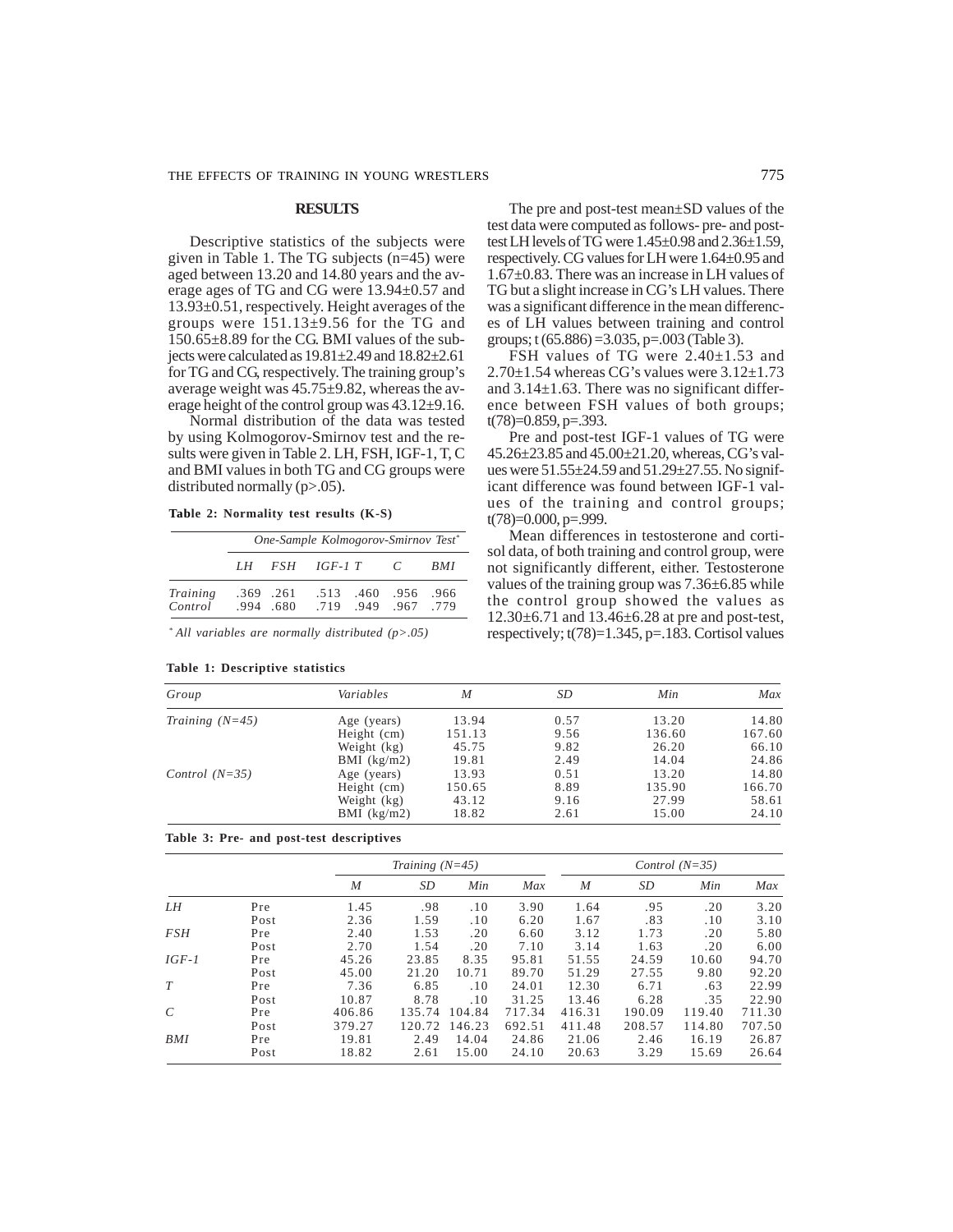of the training group were as 406.86±135.74 at pre-test and 379.27±120.72 at the post-test while control group had  $416.31\pm190.09$  and  $411.48\pm$ 208.57, respectively. Mean differences in cortisol values were not significantly different;  $t(78)=$  $-0.463$ , p= $.645$ .

BMI values were not different at post-test when compared to the pre-test values. Although there were decrements in both TG and CG, the difference between the mean differences was not enough to be statistically significant,  $t(78)$ = -0.832, p=.408. The mean values of TG were 19.81 $\pm$ 2.49 and 18.82 $\pm$ 2.61 at pre and post-test, respectively. CG had 21.06±2.46 and 20.63±3.29 values.

# **DISCUSSION**

The present study aimed to examine the relationship between intensive exercise in adolescents and responses of the sex hormones. It is known that intensive training may have negative effects on growth, especially when the adolescents were exposed to prolonged exercise sessions. The results of this study indicate that there is a relationship between intensive training and some sex hormones in adolescent athletes. Luteinizing hormone (LH), follicle stimulating hormone (FSH), insulin-like growth hormone-1 (IGF-1), testosterone (T), and cortisol (C) were examined in this study and a significant difference was found between pre and post-tests in LH but not in FSH, T, C levels of the subjects (Table 4).

There are studies showing that wrestling training caused weight loss in training period (Strauss et al. 1985; Gibbs et al. 2009) but in the current study, the subjects gained weight and their height was also increased. The increase in weight, resulted in this study, was thought to be due to the natural growth pattern of the adolescent athletes. The subjects' heights were also increased and the reason for this was assumed to be the same as previous.

When the hormonal changes were examined, it was seen that there were statistically significant changes in FSH ( $p<0.05$ ) and LH ( $p<0.01$ ). Although the athletes' IGF-1 and C levels were increased at post-tests, the increase was not enough to be statistically significant. As an anabolic hormone, IGF-1 is critical to skeletal muscle growth. It was recently reported that muscle isoforms of IGF-1 may play a substantial role in tissue remodelling via up-regulation by mechanical signalling (Kraemer and Ratamess 2005).

Daly et al. (1998) examined the training-related responses of testosterone, IGF-1, and cortisol in 16 male gymnasts (10.5±.9 years) over a 10-month period. When the results were compared to control subjects ( $n=17$ ;  $9.6\pm1.2$  years), they found that testosterone, cortisol, and IGF-1 did not differ at any time of the training period. They concluded that the results suggested that either the athletes were not exposed to such an intense training program or that the athletes were well adapted to training. The findings in the present study are similar to the results of study conducted by Daly et al. (1998).

Although exercise is known to stimulate IGF-1 (Pilz-Burnstein et al. 2010), in the present study no statistically significant difference was observed between pre and post-test results of the subjects. The absence of significance was thought to be due to the intensity of the training program which might have not been enough to stimulate IGF-1 secretion well.

LH is secreted from the anterior pituitary gland into the systemic circulation and its primary target tissue is the Leydig cells within the testes, from which testosterone is released (Nindl et al. 2001). FSH regulates the development,

|            |         | <i>t-test for equality of means</i> | 95% confidence |           |          |                            |        |
|------------|---------|-------------------------------------|----------------|-----------|----------|----------------------------|--------|
|            |         | df                                  |                | $M_{D}$   | $SE_{D}$ | interval of the difference |        |
|            |         |                                     |                |           |          | Lower                      | Upper  |
| LH         | 3.035   | 65.886                              | .003           | .882      | .291     | .302                       | 1.462  |
| <i>FSH</i> | .859    | 78                                  | .393           | .292      | .340     | $-.385$                    | .970   |
| $IGF-1$    | .000    | 78                                  | 1.000          | .000      | 5.985    | $-11.915$                  | 11.916 |
| T          | 1.345   | 78                                  | .183           | 2.362     | 1.756    | $-1.134$                   | 5.858  |
| C          | $-.463$ | 78                                  | .645           | $-22.758$ | 49.177   | $-120.663$                 | 75.147 |
| BMI        | $-.832$ | 78                                  | .408           | $-.564$   | .677     | $-1.912$                   | .785   |

\*  $M_D$ : Mean differences;  $SE_D$ : Standard error of difference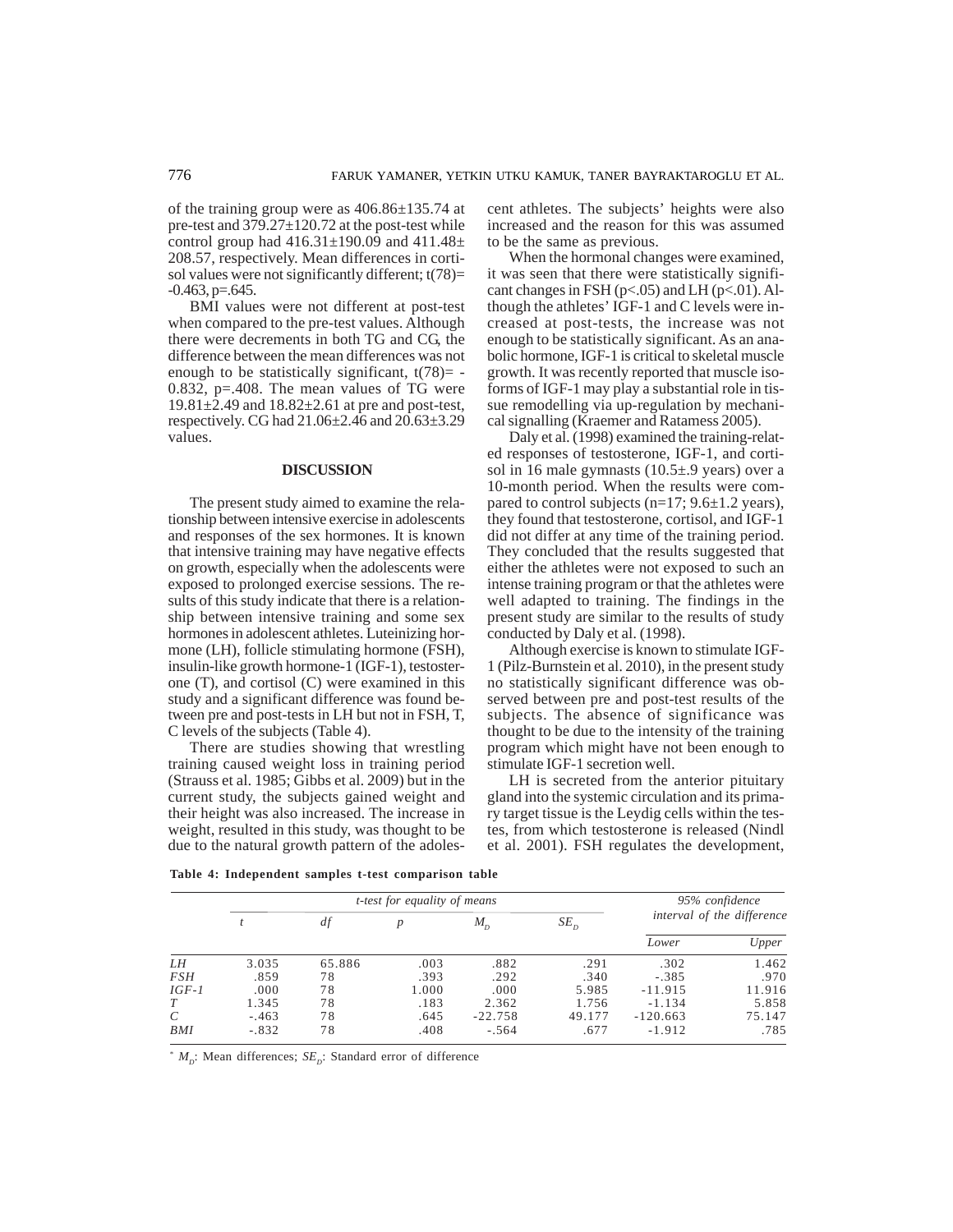growth, pubertal maturation and reproductive processes of the body. FSH and LH work together to get the testes to begin producing testosterone. Similarly, Slowinska-Lisowska and Majda (2002) examined the hormonal effects of 400-meter run in six well-trained athletes and found that the two gonadotropins, LH and FSH, were increased but testosterone was decreased significantly in 24 hours following the training. In their study, Vasankari et al. (1993) found that trained cross-country skiers had higher basal FSH concentration when compared to the untrained subjects. In the present study, it was found that intensive training caused significant increase in LH levels of the young wrestlers but no significant change was observed between FSH levels.

T is an important male hormone and it plays role in growth and development. T is also important for the desired adaptations to training; in fact, T is considered the major promoter of muscle growth and subsequent increase in muscle strength in response to resistance training in men (Vingren et al. 2010). T is one of the most studied hormones in the literature in relation to exercise. The influence of training in young boys was studied by many researchers and it is a general acceptance that this type of training can increase muscle strength safely. In a study with 9 experimental and 10 control group subjects, Tsolakis et al. (2005) showed that resistance training increased T level in young  $(11.78 \pm .84 \text{ years})$  boys who followed a 2-month strength training program for 3 times per week. In the current study, T levels of the TG were not changed significantly (p>.05). The reason for this was thought that the training intensity was not high enough to make a change in the T levels of the athletes.

Fifteen elite-junior wrestlers were trained in a sports training school for 15 weeks and the changes in cortisol and testosterone were examined at the end of the training period. It was found that the wrestlers gained a weight of about 1.5 kg without a change in PBF. Cortisol levels of the subjects were increased but no change in testosterone levels was observed (Passelergue and Lac 2012).

The effects of exercise on hormones were examined in numerous papers and there were some supporting results as well as opposing ones. The training intensity, training duration, adaptation levels of the athletes to training, load/ rest ratio and nutritional differences may affect the results of the studies.

In one of the contradictory researches, which were conducted by Kraemer et al. (1998), it was found that an 8-week resistance training period resulted high testosterone levels in men. Similarly, Wheeler et al. (1992) reported reduced serum testosterone levels in wrestlers during the training season. Strauss et al. (1985) showed that maintaining low levels of fat during training period and caloric and fluid restriction before wrestling competition were associated with chronic suppression of serum testosterone and elevation of serum cortisol levels. The neuromuscular fatigue caused by exhaustive training led to an increase in cortisol but a decrease in testosterone and the subjects' (n=12 men, n=10 women; aged 21-45 years) testosterone level was still low at 48 h following the training (Taipale and Hakkinen 2013).

Eight endurance-trained athletes were exposed to either 40, 80 or 120 minutes of treadmill exercise and all of the subjects' testosterone levels increased in the first 60 minutes following the exercise session, then gradually decreased in the next 3 hours. The subjects' cortisol levels in the 40-minute group were higher than the other groups. It took a lot more time for testosterone and cortisol to rise when the intensity of the exercise was low (Tremblay et al. 2005).

Testosterone concentrations might be inhibited by exhaustive trainings, which were supposed to promote the secretion of testosterone. To find a way to eliminate this phenomenon, Kilic et al. (2006) investigated the effects of oral zinc supplementation on testosterone levels of elite athletes and concluded that 3 mg/kg/day supplementation suppressed the inhibition of testosterone concentrations caused by the exhausting exercise sessions.

It was previously shown that the training caused both acute and chronic alterations in secretion of numerous hormones, although there were many controversies in the literature about the responses of individual hormones (Howlett 1987). As it is well-known, the effects of a training depends on the training load, as well as on the athlete's ability to tolerate it (Pilz-Burstein et al. 2010).

### **CONCLUSION**

There is no specific outcome provided scientifically. In some researches the hormone levels were increased, while decreases were ob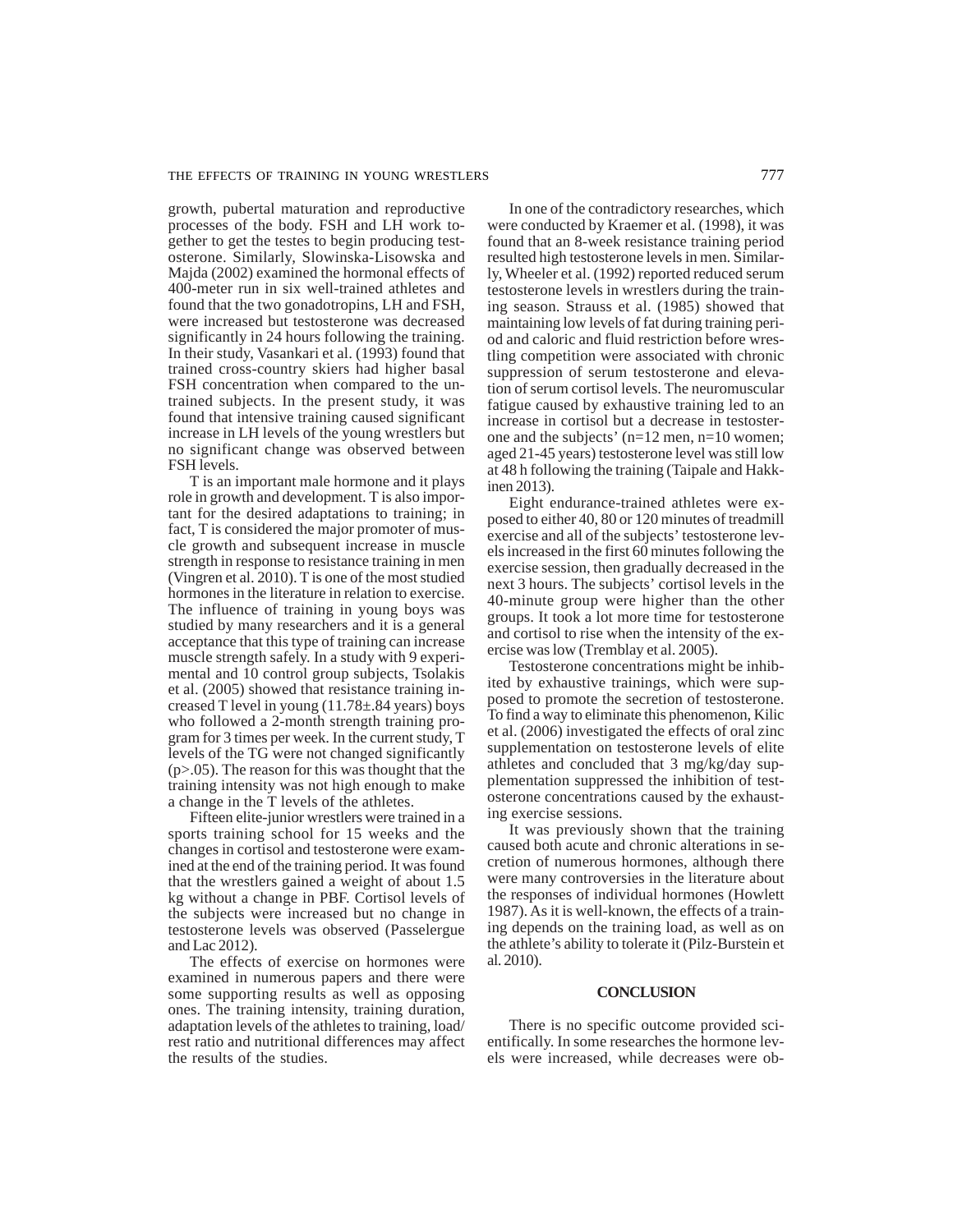served in some other similar researches. There are no certain hormonal responses to exercise. This uncertainty seems likely to relate to the complex and variable nature of the exercise stimulus which remains poorly understood and therefore difficult to measure and control or to compare between studies. While physical training during growth may induce a catabolic state, further research is needed to determine the biological significance of this finding, particularly with regard to growth and maturation. In conclusion, in the current study, long-term intensive training had changed the hormonal responses of the young wrestlers in LH, but to make a decision of how long-term intensive training affects the hormonal responses in young athletes, further research is needed.

### **RECOMMENDATIONS**

Nutritional status, load/rest ratio and the subjects' adaptation levels to exercise are critical points that should be taken into consideration in the future researches.

### **REFERENCES**

- Bassuk SS, Manson JE 2003. Physical activity and the prevention of cardiovascular disease. *Curr Atheroscler Rep,* 5: 299-307.
- Bertelloni S, Ruggeri S, Baroncelli GI 2006. Effects of sport training in adolescence on growth, puberty and bone health. *Gynecological Endocrinology,* 22(11): 605-612.
- Daly RM, Rich PA, Klein R 1998. Hormonal responses to physical training in high-level peripubertal male gymnasts. *Eur J Appl Physiol Occup Physiol,* 79(1): 74-81.
- Eslami S, Karandish M, Marandi SM, Zand-Moghaddam A 2010. Effects of whey protein supplementation on haematological parameters in healthy young resistance male athletes. *J App Sci,* 11: 991-995.
- Galvao DA, Taaffe DR 2005. Resistance exercise dosage in older adults: Single- versus multiset effects on physical performance and body composition. *J Am Ger Society,* 53: 2090-2097.
- Ghaemi J, Rashidlamir A, Hosseini SRA, Rahimi GRM 2014. The effect of rapid and gradual weight loss on some hematological parameters in trained wrestlers. *International Journal of Wrestling Science,* 4(2): 37- 41.
- Gibbs AE, Pickerman J, Sekiya JK 2009. Weight management in amateur wrestling. *Sports Health,* 1(3): 227-230.
- Hackney AC, Viru M, VanBruggen M, Janson T, Karelson K, Viru A 2011. Comparison of the hormonal responses to exhaustive incremental exercise in adolescent and young adult males. *Arq Bras Endocrinol Metabol,* 55(3): 213-218.
- Howlett TA 1987. Hormonal responses to exercise and training: A short review. *Clinical Endocrinology,* 26: 723-742.
- Kilic M, Baltaci AK, Gunay M, Gokbel H, Okudan N, Cicioglu I 2006. The effects of exhaustion exercise on thyroid hormones and testosterone levels of elite athletes receiving oral zinc. *Neuro Endocrinol Lett,* 27(1-2): 247-252.
- Kraemer WJ, Ratamess NA 2005. Hormonal responses and adaptations to resistance exercise and training. *Sports Med,* 35(4): 339-361.
- Kraemer WJ, Staron RS, Hagerman FC, Hikida RS, Fry AC, Gordon SE, Nindl BC, Gothshalk LA, Volek JS, Marx JO, Newton RU, Häkkinen K 1998. The effects of short-term resistance training on endocrine function in men and women. *Eur J Appl Physiol Occup Physiol,* 78(1): 69-76.
- Maffulli N, Helms P 1988. Controversies about intensive training in young athletes. *Archives of Disease in Childhood,* 63: 1405-1407.
- Nemet D, Mills PJ, Cooper DM 2004. Effect of intense wrestling exercise on leucocytes and adhesion molecules in adolescent boys. *Br J Sports Med,* 38: 154- 158.
- Nindl BC, Kraemer WJ, Deaver DR, Peters JL, Marx JO, Heckman JT, Loomis GA 2001. LH secretion and testosterone concentrations are blunted after resistance exercise in men. *J Appl Physiol,* 91: 1251– 1258.
- Passelergue PA, Lac G 2012. Salivary hormonal responses and performance changes during 15 weeks of mixed aerobic and weight training in elite junior wrestlers. *J Strength Cond Res,* 26(11): 3049-3058.
- Pilz-Burstein R, Ashkenazi Y, Yaakobovitz Y, Cohen Y, Zigel L, Nemet D, Shamash N, Eliakim A 2010. Hormonal response to Taekwondo fighting simulation in elite adolescent athletes. *Eur J Appl Physiol,* 110(6): 1283-1290.
- Roemmich JN, Sinning WE 1997. Weight loss and wrestling training: Effects on growth-related hormones. *J Appl Physiol,* 82(6): 1760–1764.
- Slowinska-Lisowska M, Majda J 2002. Hormone plasma levels from pituitary-gonadal axis in performance athletes after the 400 m run. *J Sports Med Phys Fitness,* 42(2): 243-249.
- Strauss RH, Lanese RR, Malarkey WB 1985. Weight loss in amateur wrestlers and its effect on serum testosterone levels. *JAMA,* 254(23): 3337-3338.
- Taipale RS, Hakkinen K 2013. Acute hormonal and force responses to combined strength and endurance loadings in men and women: The order effect. *PLoS One,* 8(2): e55051.
- Tremblay MS, Copeland JL, Van Helder W 2005. Influence of exercise duration on post-exercise steroid hormone responses in trained males. *Eur J Appl Physiol,* 94(5-6): 505-513.
- Tsolakis CK, Vagenas GK, Dessyrpis AG 2004. Strength adaptations and hormonal responses to resistance training and detraining in preadolescent males. *J Streng Cond Res,* 18(3): 625-629.
- Vasankari TJ, Kujala UM, Heinonen OJ, Huhtaniemi IT 1993. Effects of endurance training on hormonal responses to prolonged physical exercise in males. *Acta Endocrinol,* 129: 109-113.